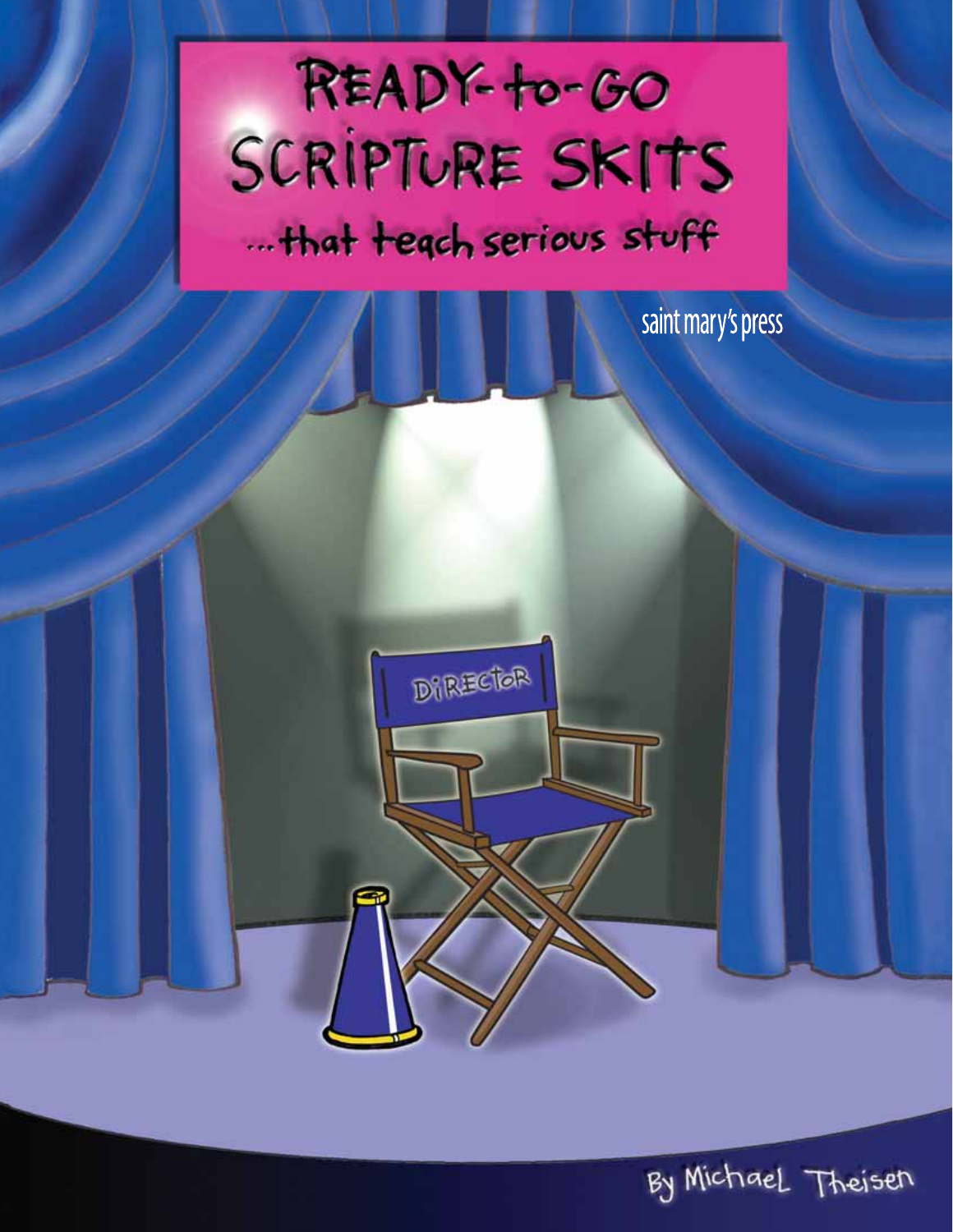## Ready-to-Go Scripture Skits

(That Teach Serious Stuff)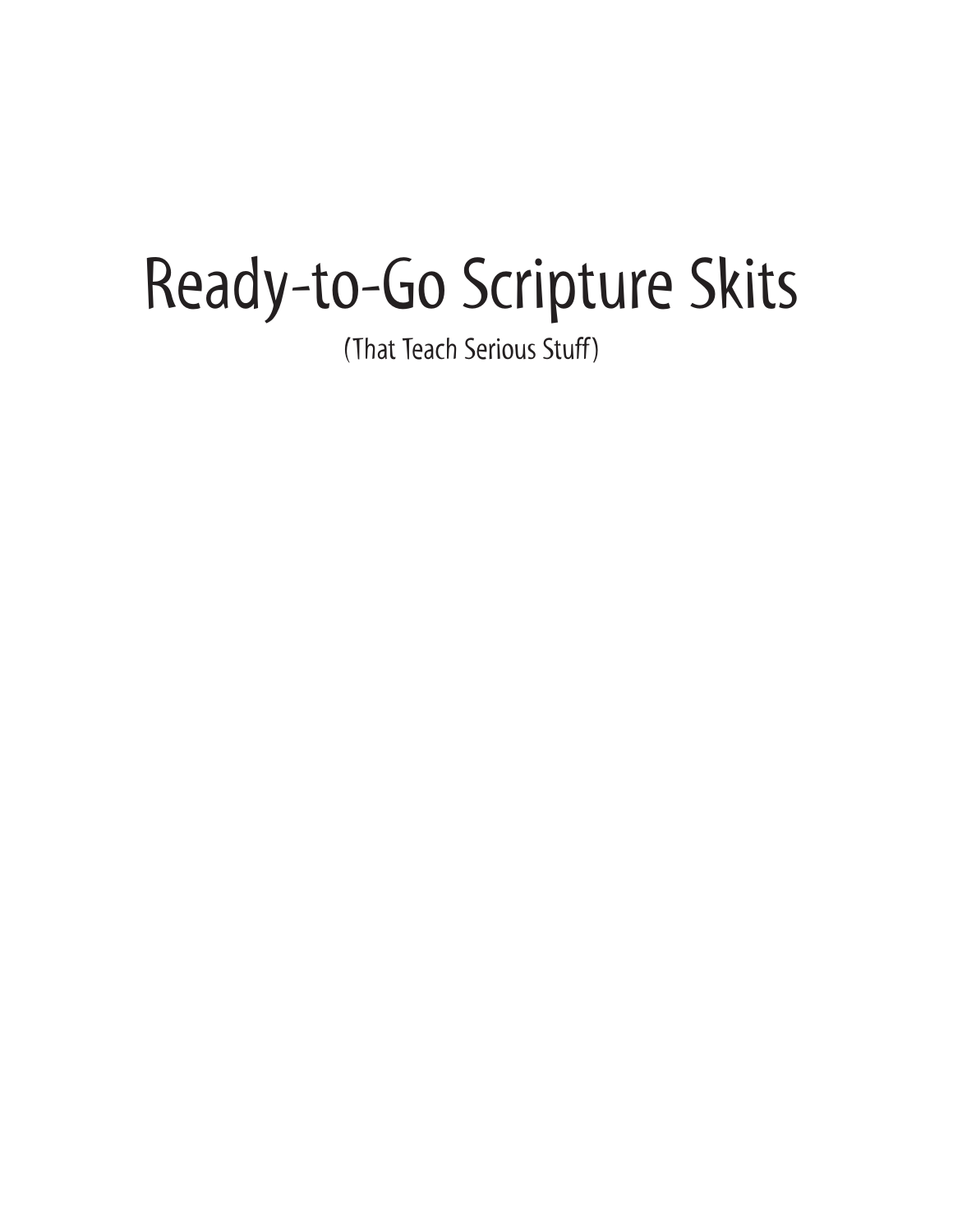For David Jourdan Theisen, actor, musician, singer, poet, and one amazing and dramatic son!

In deep gratitude for the patience and support of my wife, Mary, and our children, Chris, David, and Rachel, whose presence in my life brings me such joy and hope!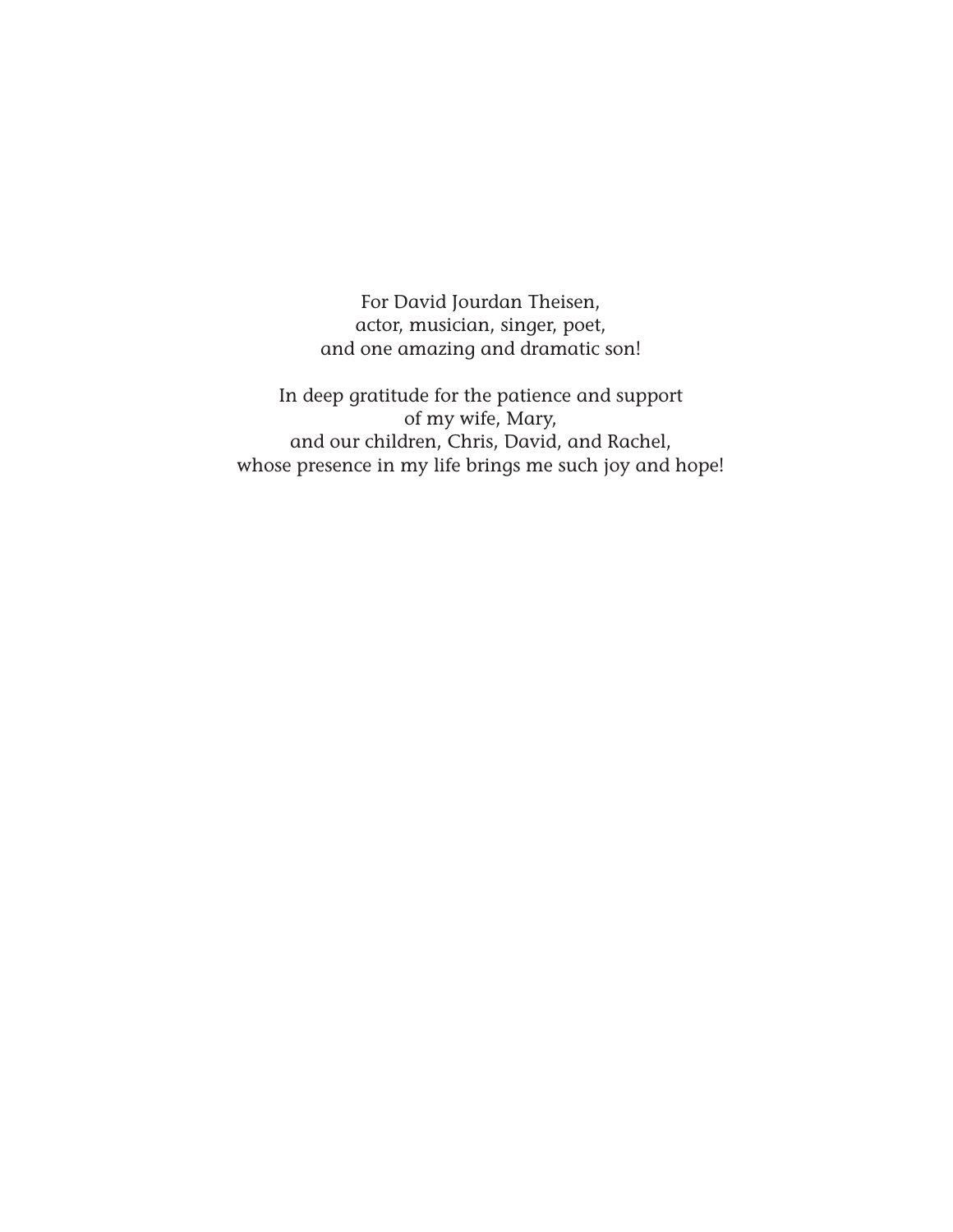# Ready-to-Go Scripture Skits

(That Teach Serious Stuff)

Michael Theisen

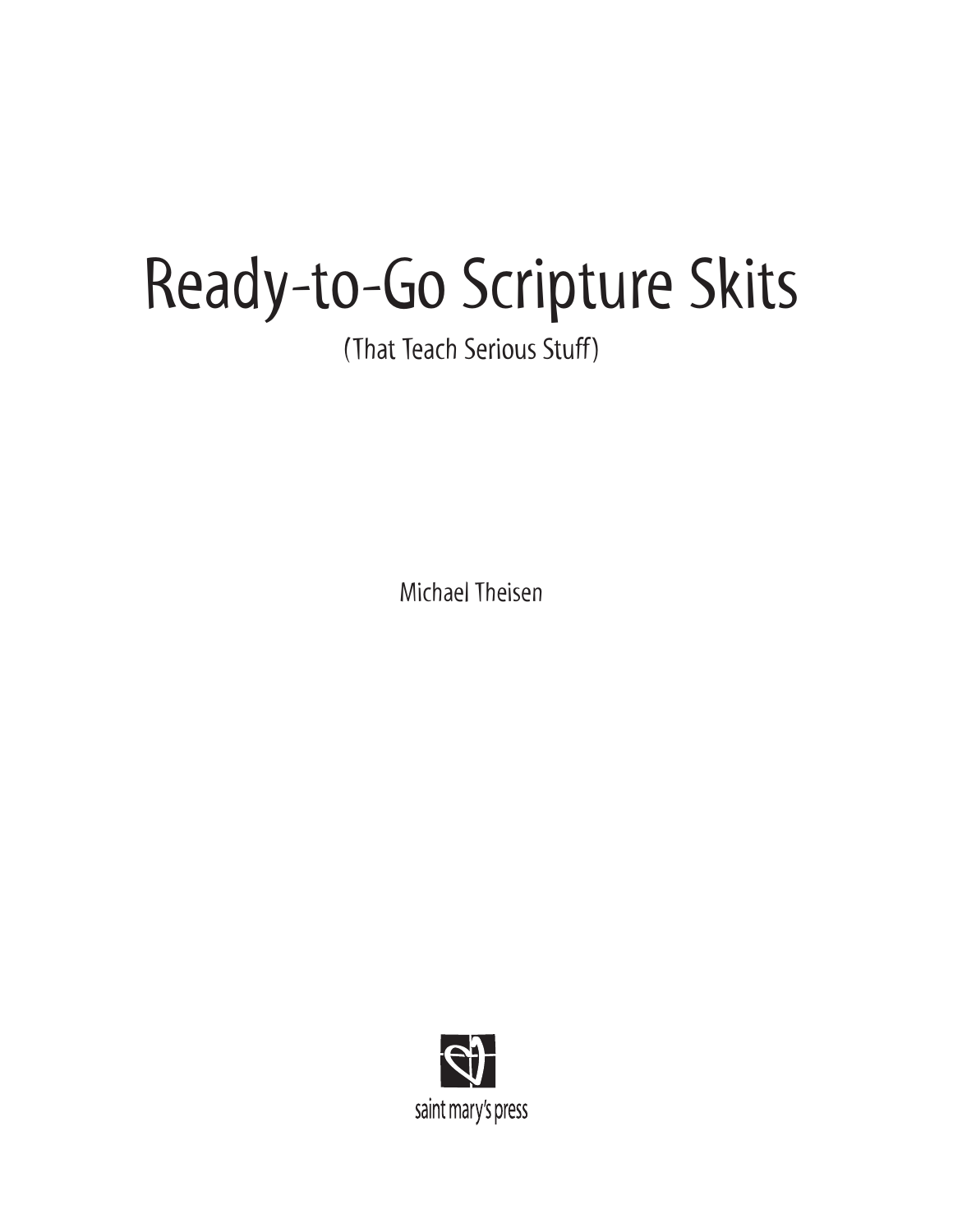The publishing team included Leif Kehrwald, development editor; Mary M. Bambenek, development administrator; Mary Koehler, permissions editor; Cheryl Drivdahl, copy editor; Barbara Bartelson, typesetter; Kimberly K. Sonnek, designer; C. J. Potter, illustrator and cover designer; manufacturing coordinated by the production services department of Saint Mary's Press.

The scriptural quotations in this book are from the New American Bible with Revised New Testament and Revised Psalms. Copyright © 1991, 1986, and 1970 by the Confraternity of Christian Doctrine, Washington, D.C. Used by the permission of the copyright owner. All rights reserved. No part of the New American Bible may be reproduced in any form without permission in writing from the copyright owner. Used with permission.

The "Reflection and Discussion" section on page 31 and handout 1 are adapted from Youth Ministry Strategies: Creative Activities to Complement the Horizons Curriculum, by Michael Theisen (Winona, MN: Saint Mary's Press, 1998), pages B33–B35 and B36. Copyright © 1998 by Saint Mary's Press. All rights reserved.

The skit on pages 59–61 is adapted from "The Spontaneous Samaritan," in The Greatest Skits on Earth, volume 2, Skits with a Message, by Wayne Rice and Mike Yaconelli (El Cajon, CA: Youth Specialties, 1987), pages 159–160. Copyright © 1987 by Youth Specialties. Used with permission. 300 Pierce Street, El Cajon, CA 92020. www.YouthSpecialties.com.

Copyright © 2004 by Michael Theisen. All rights reserved. No part of this book may be reproduced by any means without the written permission of the publisher.

Printed in the United States of America

ISBN 978-0-88489-819-1

Library of Congress Cataloging-in-Publication Data

Theisen, Michael.

Ready-to-go scripture skits (that teach serious stuff) / Michael Theisen. p. cm.

ISBN 978-0-88489-819-1 (spiral)

1. Drama in Christian education. 2. Bible plays, American. I. Title. BV1534.4.T44 2004 268'.433—dc22

2004008030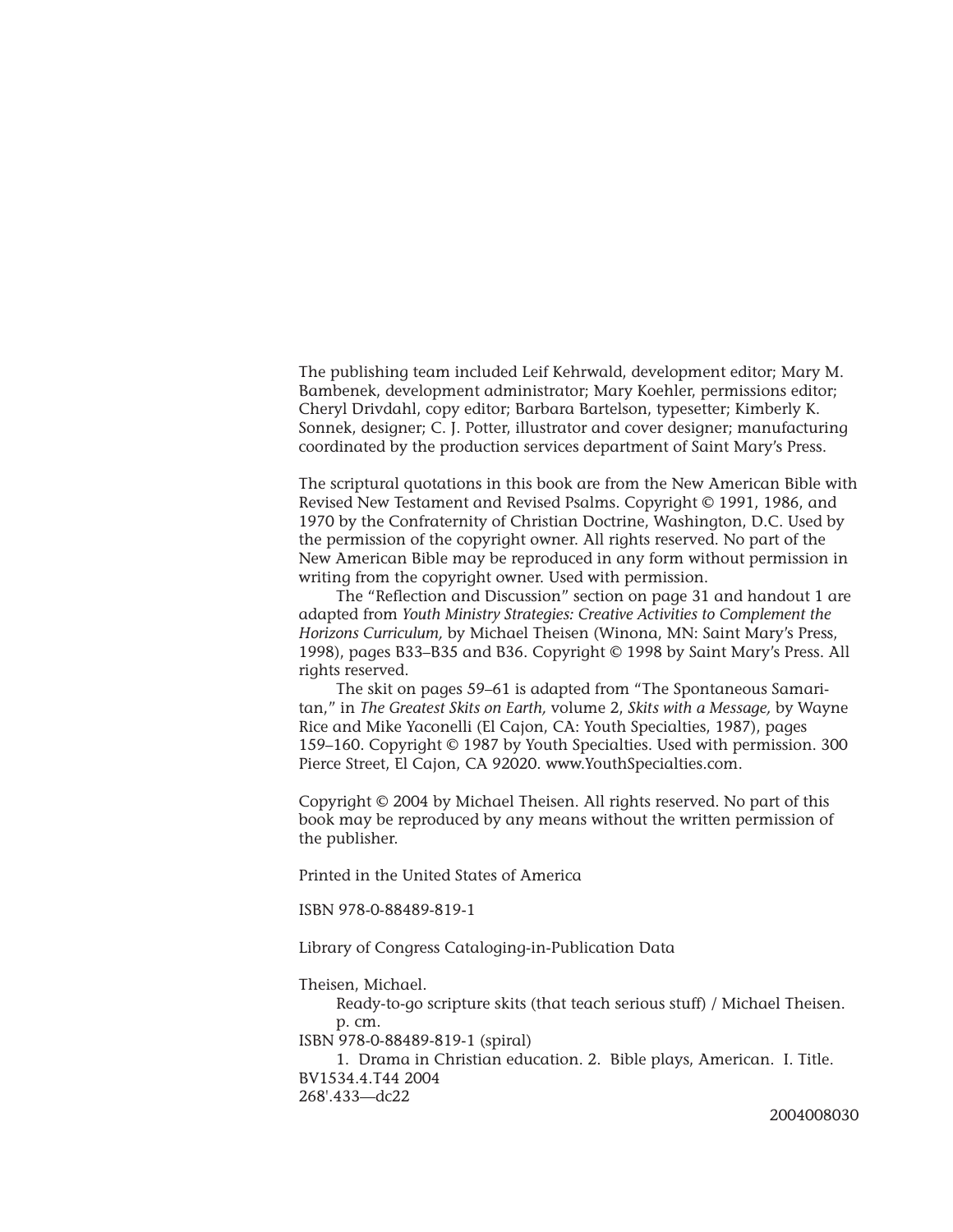# **Contents**

| Introduction<br>Theme: The what and why of skits                           | 7  |
|----------------------------------------------------------------------------|----|
| Abraham and Isaac<br>Themes: Sacrifice, total faith                        | 17 |
| Samson<br>Themes: God's strength, our giftedness                           | 24 |
| The Temptations of Jesus<br>Themes: Temptation, letting go, relying on God | 34 |
| "Who Do You Say That I Am?"<br>Themes: Naming and claiming Jesus Christ    | 42 |
| The Sower and the Seeds<br>Themes: Growing in faith, obstacles to faith    | 50 |
| The Good Samaritan<br>Themes: Overcoming hate, true service                | 59 |
| The Prodigal Son<br>Themes: Forgiveness, healing                           | 68 |
| The Loaves and the Fish<br>Themes: Community, sharing, miracles            | 77 |
| The Final Judgment<br>Themes: Social justice, service                      | 84 |
| Pentecost<br>Themes: Risk taking, evangelization                           | 91 |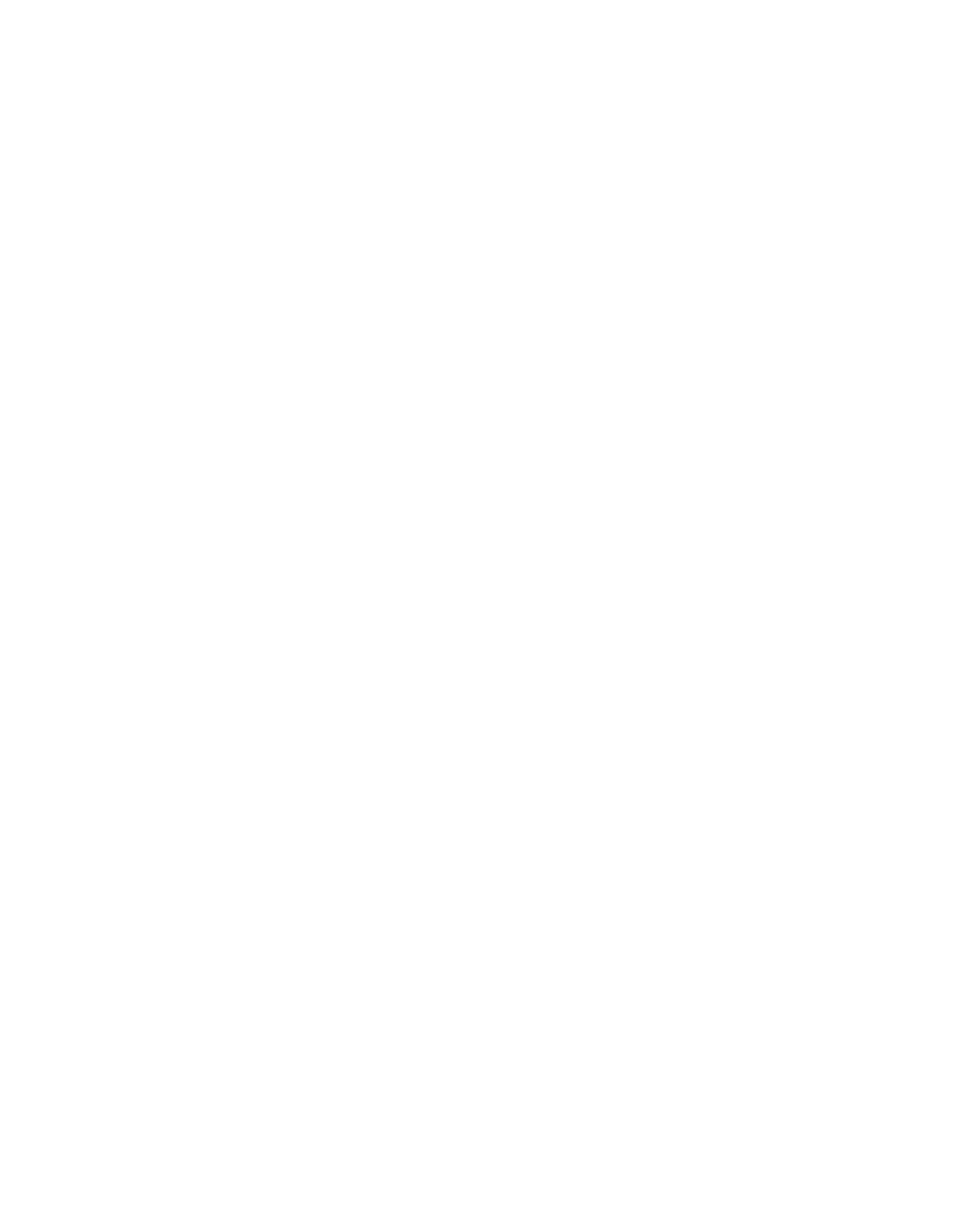

## Are You Ready for a Completely Different Way of Teaching?

Welcome to *Ready-to-Go Scripture Skits (That Teach Serious Stuff),* the book that will help you to engage young people in examining and exploring the Scriptures in a way that will have parents and neighbors wondering, "Is it legal to have so much fun at church?" The answer, of course, is absolutely, positively, *we hope so.*

By now, you are probably wondering, along with those suspicious neighbors and quizzical parents: *Why skits?* Don't our young people act up enough already?!

Let's answer that question with a little memory test:

- 1. Do you remember reading your high school text on Church history?
- 2. Do you remember the lecture on the synoptic Gospels?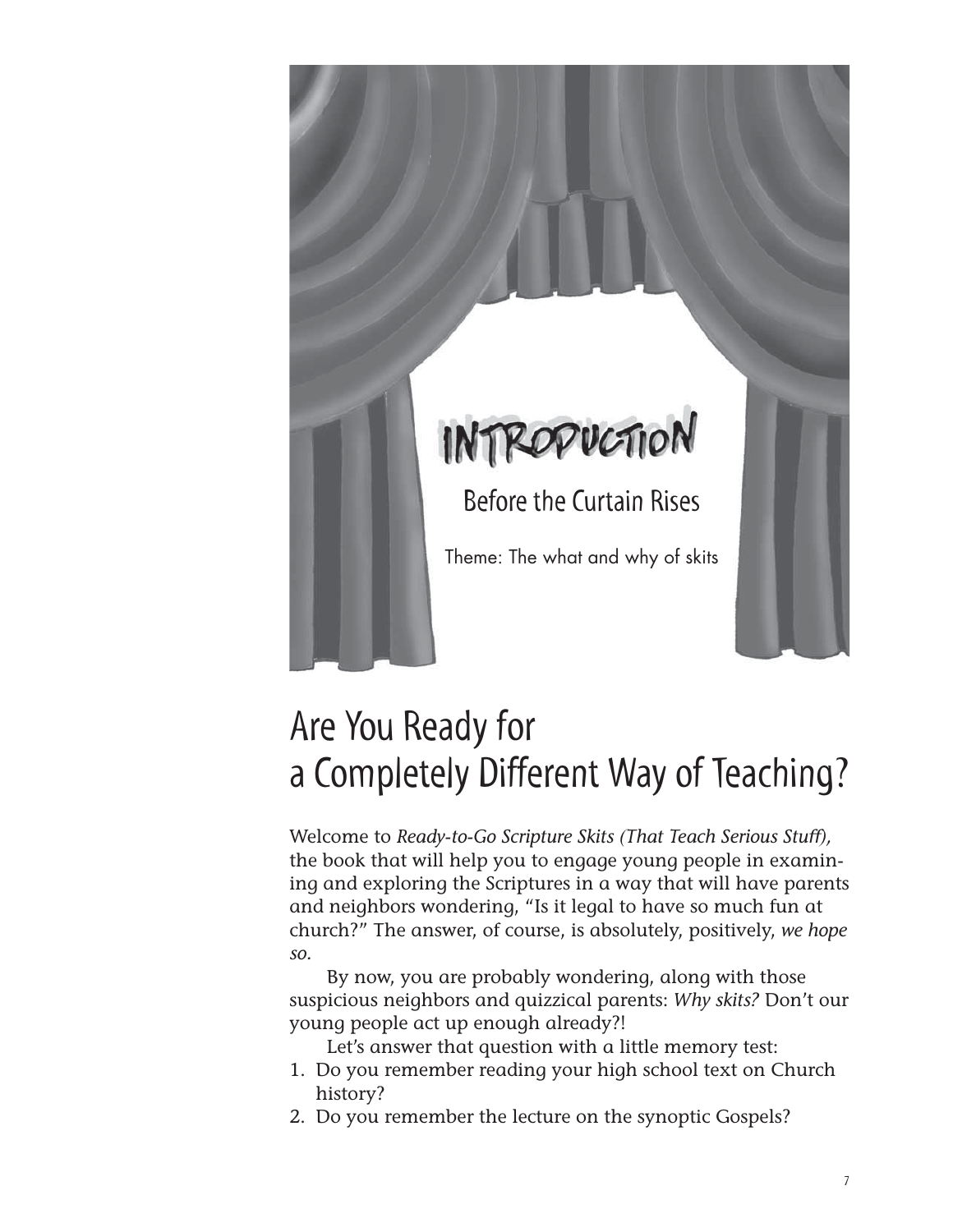- 3. How about the seven deadly sins?
- 4. The corporal works of mercy?
- 5. The Ninety-five Theses?
- 6. What did you get from your true love on the eleventh day of Christmas?

Now try to answer these questions:

- 1. Would you characterize your first role in a play as that of an animal, a vegetable, or a mineral?
- 2. Can you still recall the one line you were assigned in the fifth-grade production?
- 3. Do you secretly crave reliving those silly retreat and camp skits, even as an adult?

If you are like most people . . . uh, scratch that, because if you *were* like most people, you'd be playing golf or taking a nap instead of reading this intro. The point is, people remember and recall what they *experience* much more easily than what they are told or what they read. If you doubt that, spend 5 minutes listening to any teenager in the universe talk about what he or she remembers from two years ago. Most likely it's *not* going to fit under the category "All-Time Favorite Lecture" or "The Textbook I Continue to Read Each Night." Experiencebased learning is a technique we learning theorists refer to as active learning, and for many reasons, it works with young people (it actually works with old people too, but they don't readily admit that).

The fact that you can remember your starring role in your second-grade Christmas pageant—when you got out every line even after tripping and falling on the way to the manger—has a lot to do with the fact that you were actively engaged in that experience. Even though you continue to confuse "starring role" with "being a star," that shining moment is still perched at the top of your memory list, actually beating out your reading of chapter 6 of your Church history text. To a large extent, that is because drama utilizes just about all your senses and puts you "out there," taking a risk onstage, entertaining a crowd, and possibly even teaching a lesson.

To put it simply, *Ready-to-Go Scripture Skits* engages the participants in an active form of learning that is hard to beat. It achieves MLP (maximum learning potential) through FLP (full laugh potential). And the skits are so off-the-wall that you will have no problem involving just about everybody in your group one way or another (actually most of the participants will have no choice in the matter!). Best of all, the Ready-to-Go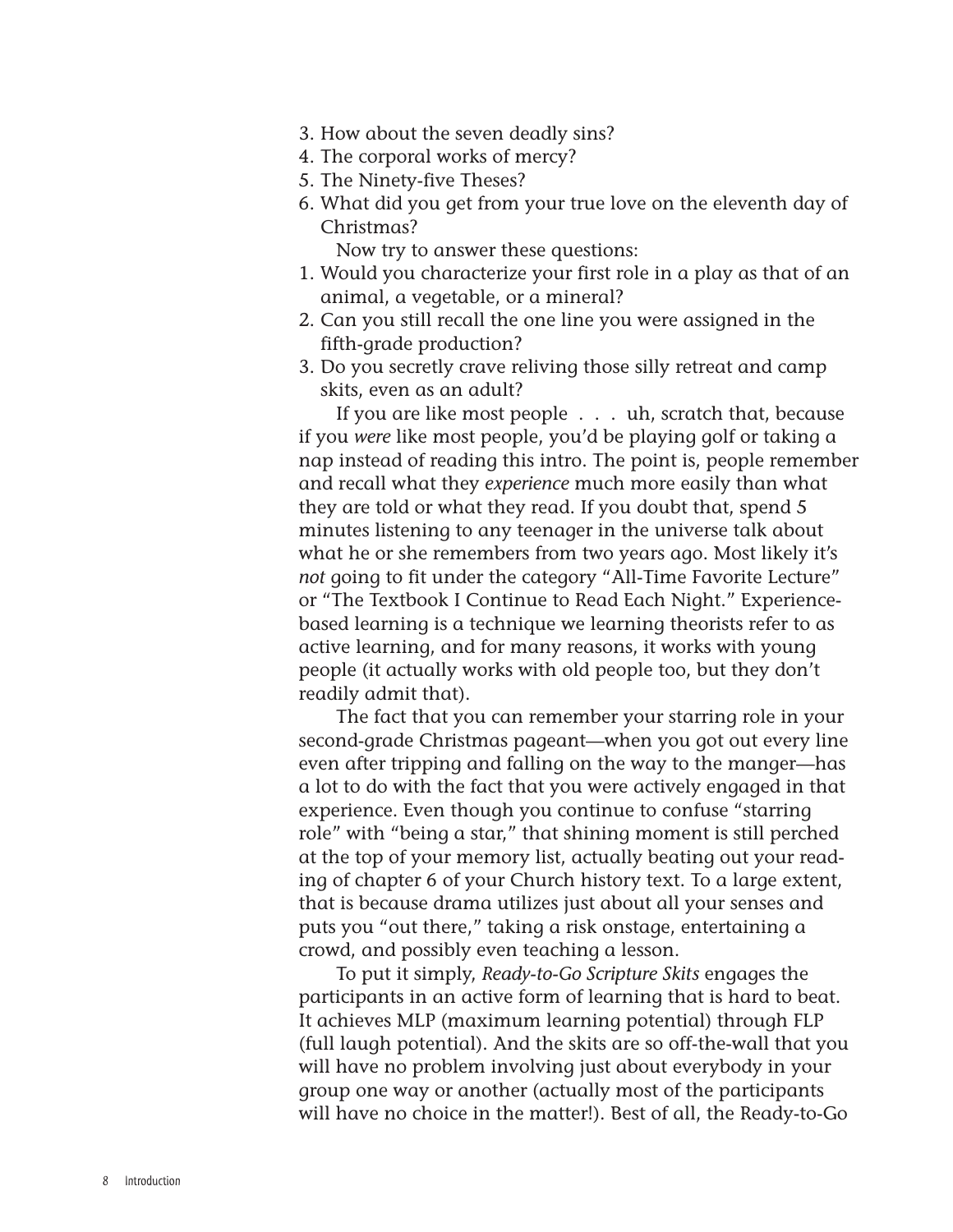Scripture skits are just that: ready-to-go. Few props are used, no lines need to be memorized, and no characters have to be developed. In fact, producing them is the closest you'll come, once again, to that memorable experience of your second-grade Christmas pageant—only this time, you are specifically told to fall down!

### Behind the Scenes: The Three E's of Learning



There are three acts, or movements, to each session in *Readyto-Go Scripture Skits.* Each act is part of a continuous learning process designed to take the audience to a deeper level, until, by the end of act 3, they are completely hypnotized and under your total control. Before you wake them from that hypnotic state, I recommend that you inform each of them about a different gift you'd like to receive next Christmas. And while you are contemplating your Christmas list, read on to find out a little more about the three E's that make up each session.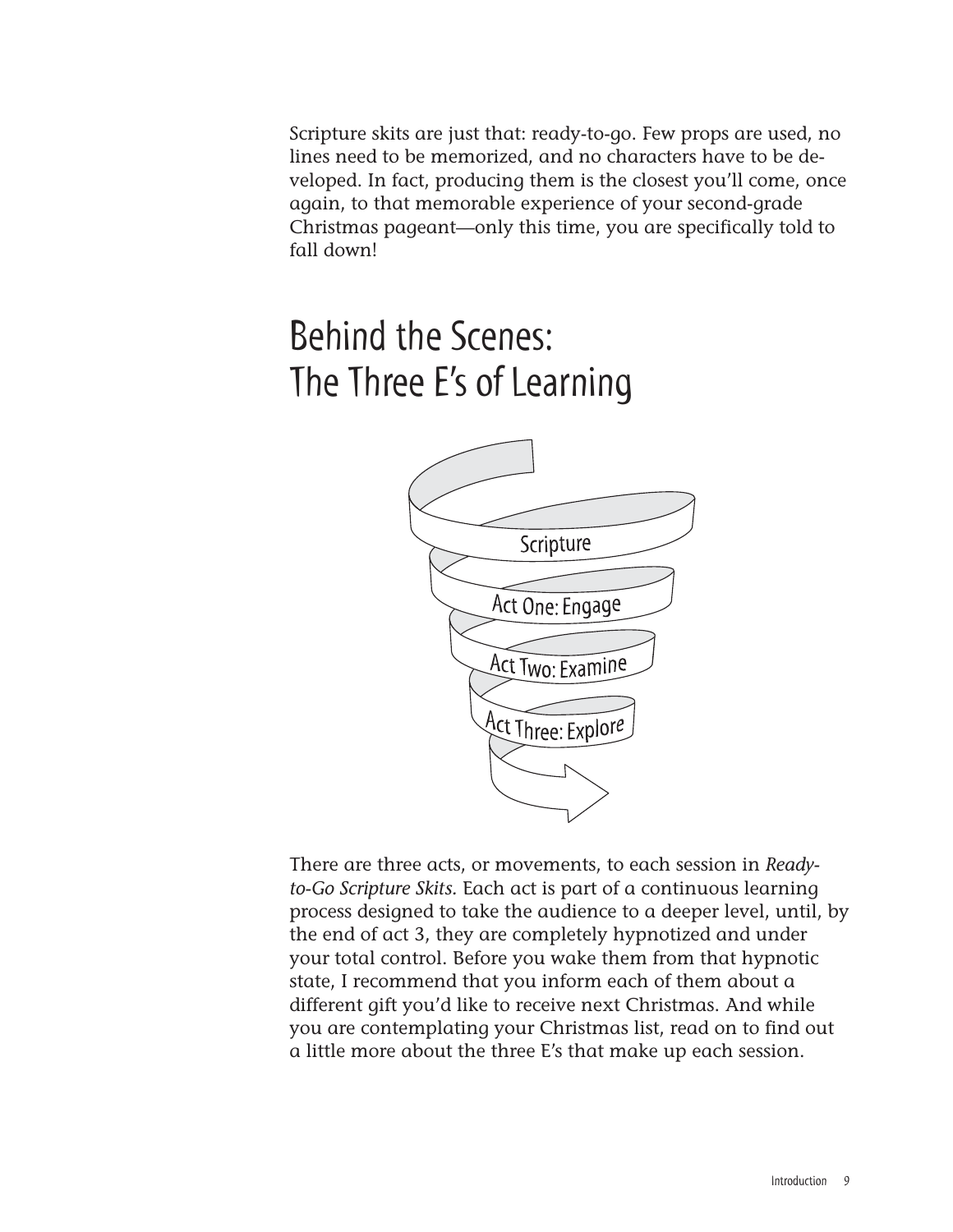

Most moments of learning start here, at the point of engaging the learner. Unfortunately many end here as well because we dismiss some of the more creative ideas that grab young people's attention these days, like bungee jumping and Splatball. Act 1 is all about grabbing their attention and holding on to it, but unlike those over-the-top methods, it does not risk their lives (their reputations might be another matter).

Each session begins with the director (a.k.a. you) asking for volunteers from the audience, and quickly moves into the director grabbing volunteers from the audience and assigning them the various roles that are called for in the Scripture skit. The director then tells the actors to wait offstage until their parts are announced, which is just a nice way of telling them to get out of the way until they are needed. Next the director (a.k.a. the one smart enough to be reading the script rather than acting it out) instructs the actors *and* the audience members that each must do *exactly what is read, when it is read.* The director will know when someone is supposed to act because in the script, the action statements are followed by ellipsis points (a.k.a. three dots that look like this:  $\ldots$  ).

Whenever there are ellipsis points, the director pauses—and in some cases needs to repeat the action statement . . . and in some cases needs to repeat the action statement—to signal that the action must be performed before the show can go on. For example, the director might read, "They froze in their tracks . . . ," and while pausing notice that the actors are still moving. In that case, the director might need to say again, loudly, *"I said, 'FROZE in their tracks . . . ,'"* while giving them the evil director's eye that literally does freeze them in their tracks.

Because each Scripture skit is a bit different from the biblical story most of us hear at church (okay, okay, *a lot* different), it will not only *keep* the actors paying attention, it will *require* them to pay attention in order to keep up with what is going on and what is being asked of them. The same holds true for the unsuspecting audience members who mistakenly think they are safe because they are not onstage *[insert diabolical laugh here].* The director knows that *no one is safe* from a Scripture skit, especially the audience. That is because many of the skits require the audience to be fully, consciously, and actively involved and on their best behavior, ready to be called on at any moment to do something really important (kind of like being in church on Sunday!).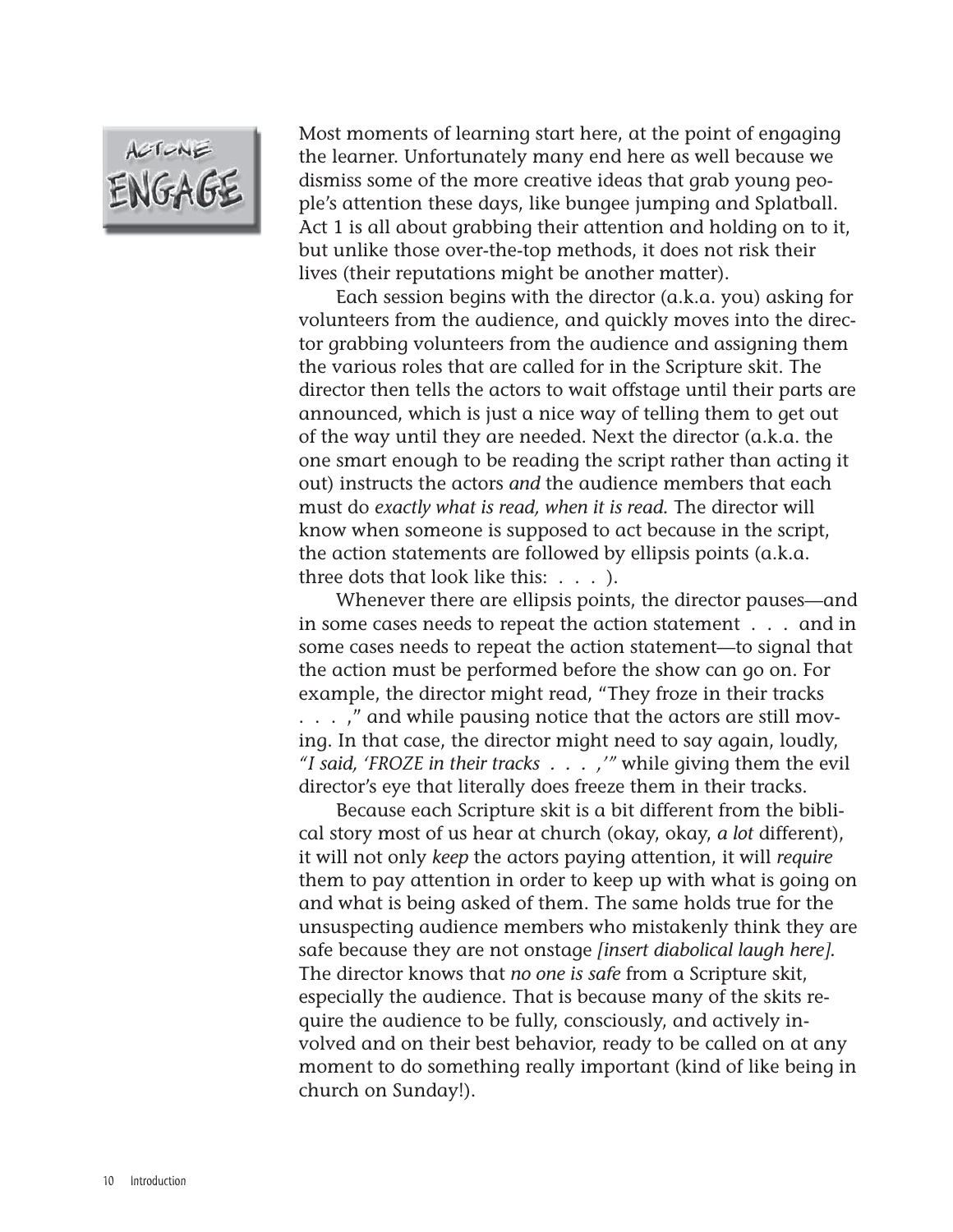Another feature of the Scripture skits is the cue card. This is a set of lines that a specific actor must say out loud, usually in the voice of someone else, such as a famous actor or cartoon character. You might find it helpful, when twisting someone's arm to get her or him to volunteer for a cue card role, to make sure that the person is able and willing to speak in the required voice. On the other hand, it can be really funny to watch a junior high girl discover at the last second that she must speak like Darth Vader. No matter which strategy you choose for maintaining your FLP, when it comes time for a cue card, simply hold the book in front of the actor who must read it and point to the box that the lines appear in. Because these Scripture skits are ready-to-go, they give no time for line memorization or character development—it's improv or bust!



The point of act 1 is to grab the attention of the audience and of the actors. The point of act 2 is to help them continue their star trek, to take them to new frontiers, where no one has gone before. All bad metaphors aside, the real point is to take them to another level of insight regarding the Scripture story they just acted out and its application for life today.

First the audience is asked to hear the story one more time, as it actually appears in the Scriptures. I suggest that, if possible, you use the New American Bible translation. It's always a good idea to have a young person read the passage, and it's always a better idea to make sure that that person *can* read it (as well as pronounce all the words in it). So when you first gather the group together, even before recruiting your actors, ask for someone who would like to do a Scripture reading a little later on, and give that person a Bible with the reading marked, to look over while you recruit the actors. That will do two things: it will give the young person time to familiarize himself or herself with the reading, and it will give you a free hand for holding the *Ready-to-Go Scripture Skits* book!

After the proclamation of the reading, a series of commentaries give some important background and insights into the historical origins of the story as well as its meaning for us today. This is the part of the session where the robot from *Lost in Space* would yell mechanically: *"Danger, Will Robinson. Danger."* Why? Because you may be tempted to begin lecturing your audience back to la-la land. To avoid falling into that old trap, try to spice up these important points a little by *keeping your audience involved.* Each commentary is a little "byte" that is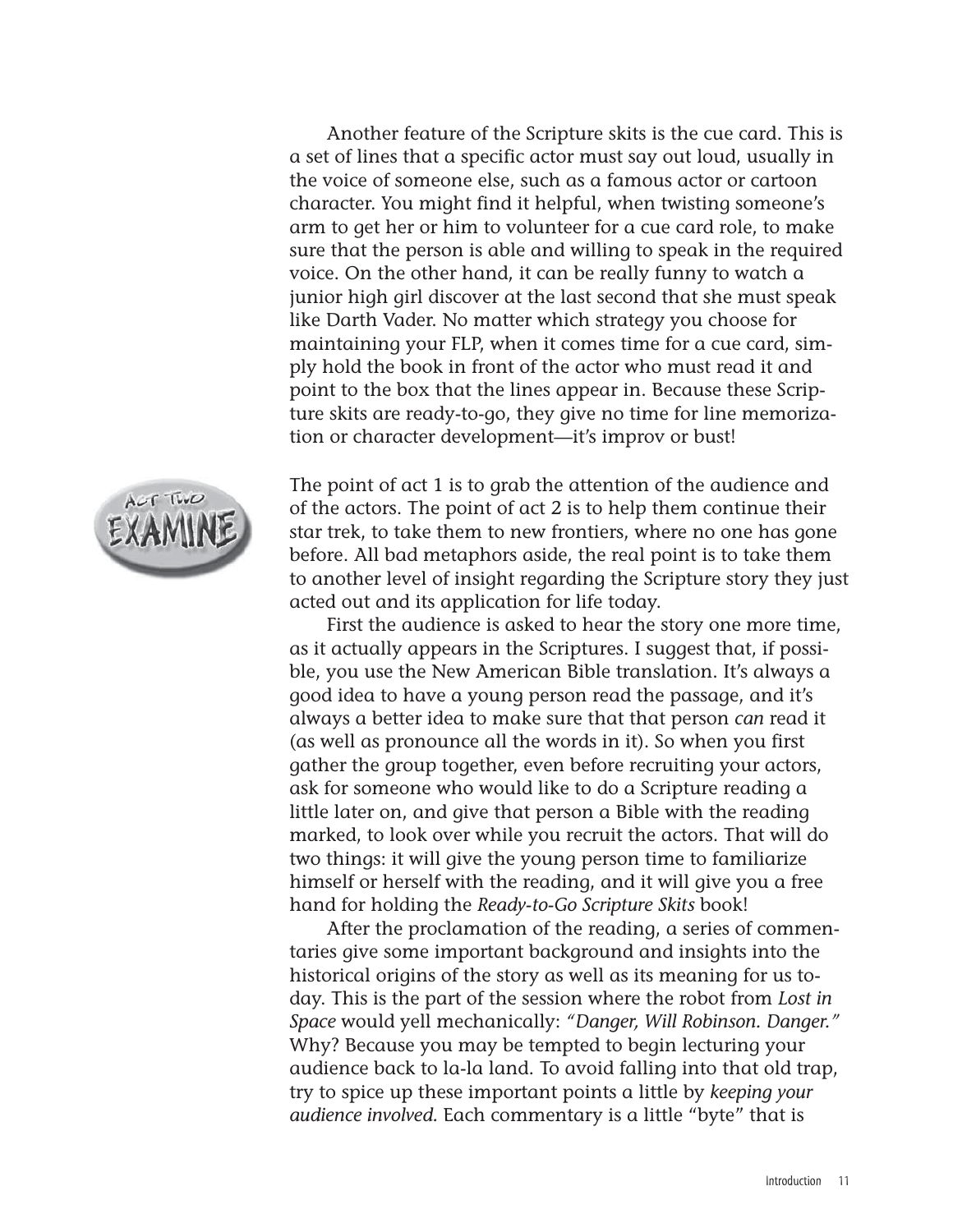easily swallowed. Each "byte" is highlighted with a boldfaced subhead. You are strongly encouraged to type or write each of those boldfaced subheads on a separate 8½-by-11-inch sheet of paper and hand the sheets to various actors to hold up for the audience as you briefly describe the commentaries that go with them.

That will accomplish three things: First it will make you appear really well prepared and smart—and, let's face it, when was the last time someone accused you of being that? Second it will keep the audience involved and offer them a visual image highlighting what you are talking about, thereby increasing the FLP of all those within a 3-mile radius of where you stand. Finally it will provide the entire group with the ideal opportunity to make helpful mental notes that they can refer back to when they go exploring in act 3.



Act 3 brings the audience back to life—theirs! Its purpose is to help them relate the Scripture story and its themes to their lives today. That will enable them to appropriate the meaning of the Scripture story so that they can discover, as Dr. Frankenstein did after creating his monster, that "it's alive!" For that to happen, the director must help the young people make sense of the powerful story that is unfolding before them. Act 3 provides two phases, or scenes, that you can use to achieve that goal.

The first scene, called "Reflection and Discussion," usually involves a breakup or two, or three. That is, the large group breaks up into individuals or, most often, small groups of four to six people. (Why four to six? Because five to seven was already taken and six to eight is simply too large a group to go exploring in.) This small-group dynamic is designed to offer everyone an opportunity to speak up about what they have heard and experienced, in order to reflect on what it means for their lives and the world today.

The second scene, or phase, is named "Curtain Call." This is when the whole large group gather back together to share their thoughts and ideas about the entire experience and the themes that were touched on and what the Scripture passage may be asking of young people today. Each curtain call ends with a moment of reflection and prayer. During this time, it might be a good idea to play some reflective music or a popular song that speaks to the themes covered in the session. Not only can reflective music help the young people to focus internally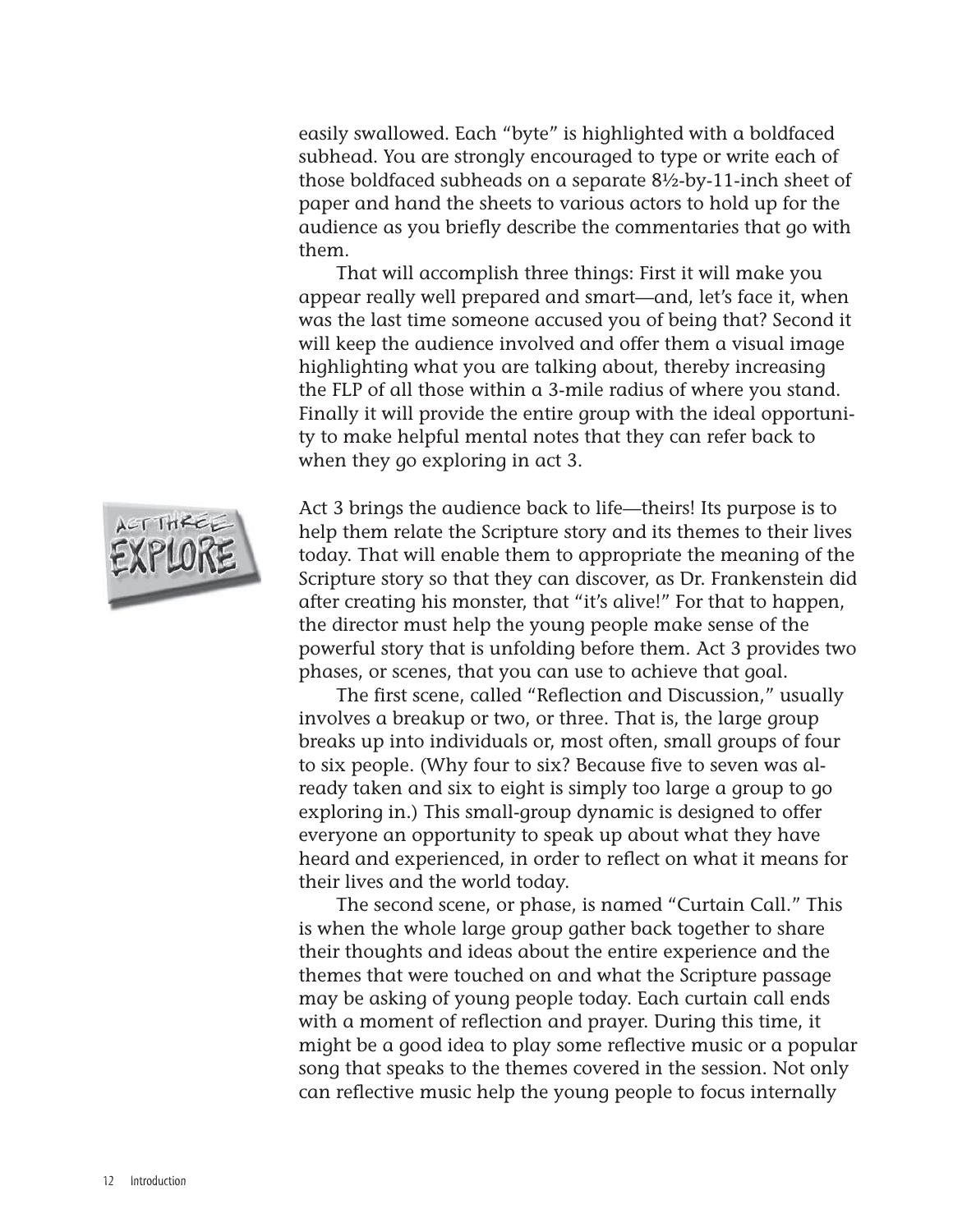on what God may be asking of them, but it could help you to justify purchasing that new CD player you've been eyeing.

### A General Warning

The Scripture General has warned that Ready-to-Go products may be harmful to your mental health. Please do not use this book while operating heavy machinery or if you lack a sense of humor. Consistent users are strongly encouraged to take frequent breaks from these skits in order to discover the other half of the secret of life. If you find yourself constantly thinking of new and tricky ways you can use these skits at staff luncheons or at the family dinner table, then please seek professional help immediately—in the form of an acting career.

Here are some other reminders and warnings that you might find helpful as you sink deeper and deeper into the dangerous and dark world of *Ready-to-Go Scripture Skits:*

*There are three acts for a reason.* It might be tempting to enjoy the laughter of a Scripture skit and then pull the curtain closed after act 1. Don't give in to that temptation (Jesus didn't!). The Scripture skits are means to an end, and laughs are not that end. The process is designed to spiral inward, so that each act takes the learner to a deeper, more meaningful level. Most sessions, if all three acts are done, will take 60 to 75 minutes to complete, depending on group size. If you must cut out a section owing to time constraints, cut out the activity portion of act 3 and go immediately to the curtain call. You can also change or skip some of the curtain call questions to suit your group, but please be faithful to concluding each session in prayer and sharing.

*Stop and smell the roses.* Which is simply an elegant way of saying, "Take . . . your . . . time . . . ," while reading the skit in act 1. Be sure to pause for the action (and laughs) to unfold, so that you can reach that coveted FLP. The best way to do that is to read the skit to yourself out loud (and out of earshot of curious neighbors) *before* using it with a live, and potentially unpredictable, audience. That will give you time to get a feel for the action movements and really funny parts. It will also give you time and space to see if any quick script changes need to be made owing to your group's age or size, members who haven't taken a bath lately, or other special concerns.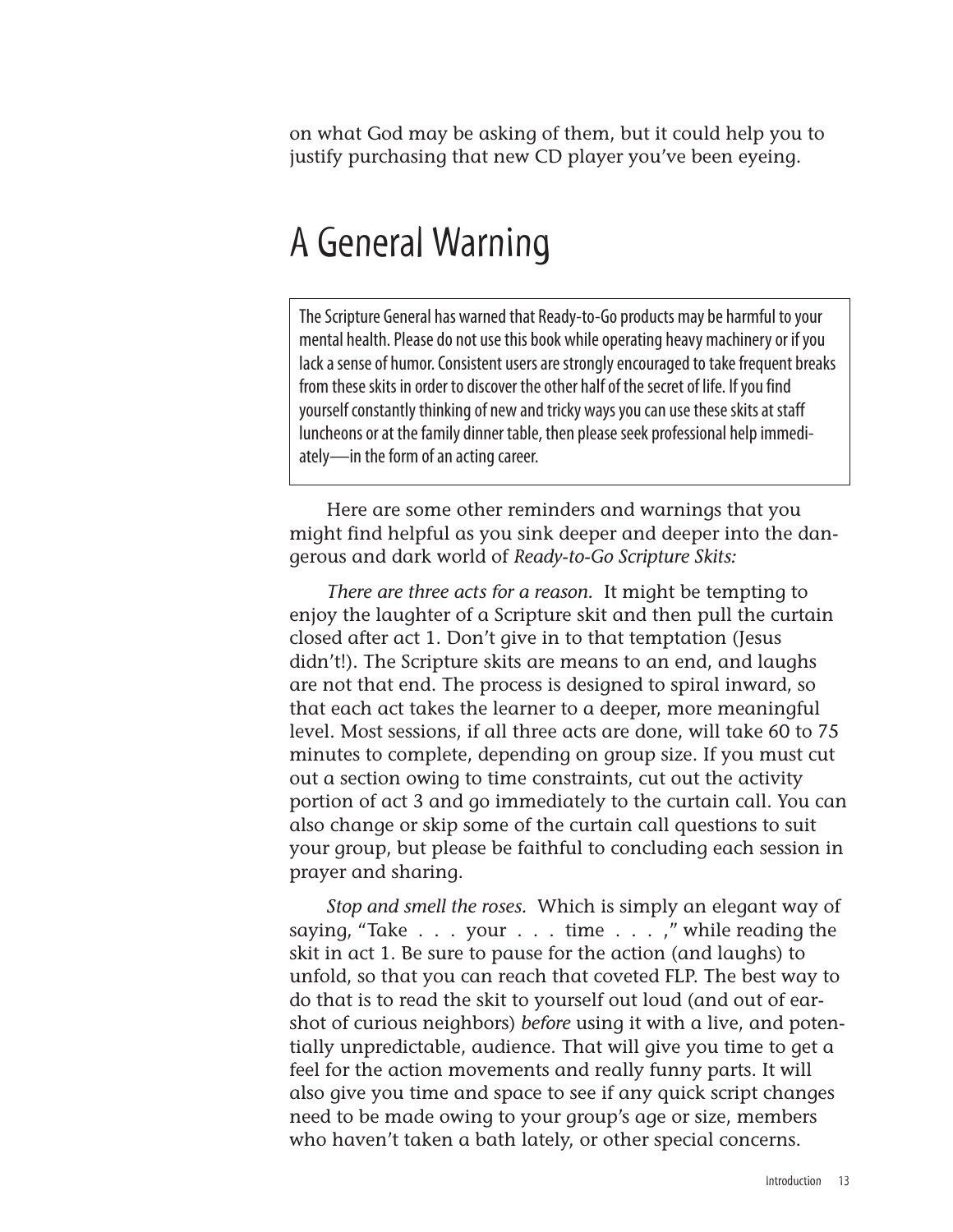*Don't forget to KISS.* That's right, KISS (Keep it short, silly). This is especially true when you are in the middle of act 2, examining the meaning of the Scripture reading. Make your mantra the same as that of the casting director for the Munchkins in *The Wizard of Oz:* "The shorter, the better." Trust that the participants will get the point if you keep the point short and sharp.

*It's the action, not the actor.* The ham. Every group has at least one, and you'll find out who they are in your group soon after you start using these Scripture skits. Hams love to hog the stage—but offering them opportunities to do so is not the purpose of *Ready-to-Go Scripture Skits.* The point is not to see who can become the best actor, but to engage as many people as possible in telling and understanding the Scriptures. This means that the hams in your group should not be selected for the leading roles every time, even though they are the ones who will arrive early . . . with chocolate for you . . . when they sense a Scripture skit coming on. To avoid favoritism and give everyone an equal chance to be onstage, you may want to put every person's name into a box, then call out a Scripture skit role and randomly pull a name from the box.

*Forget the gender.* Unfortunately women are not represented as frequently as men in many of the Scripture stories, so there are more roles for men. In the words of my sixteen-year-old, "IT DOESN'T MATTER!" If Shakespeare could have his male actors play female parts, then, by golly, why can't the director of these skits have female actors play male parts?! Don't worry if a woman is chosen to play Moses or a guy is cast as Delilah (unless he insists on continuing in that role after the skit ends). Some of the best laughs might just occur when the gender roles are purposely switched or drawn at random.

*Learn to just say no. No* is not a word that we like to use, but it's better if we begin to face the hard truth now: *No,* we can't act up every moment of every day. Your young people are going to love doing Scripture skits, and you'll become addicted to their screams and cheers to learn more about the Scriptures. At some point, however, you are going to have to convey to the young people that there is more to life than acts 1, 2, and 3. When you reach that point, tell them it's time to stop acting and start playing (and then introduce them to *Ready-to-Go Game Shows!*).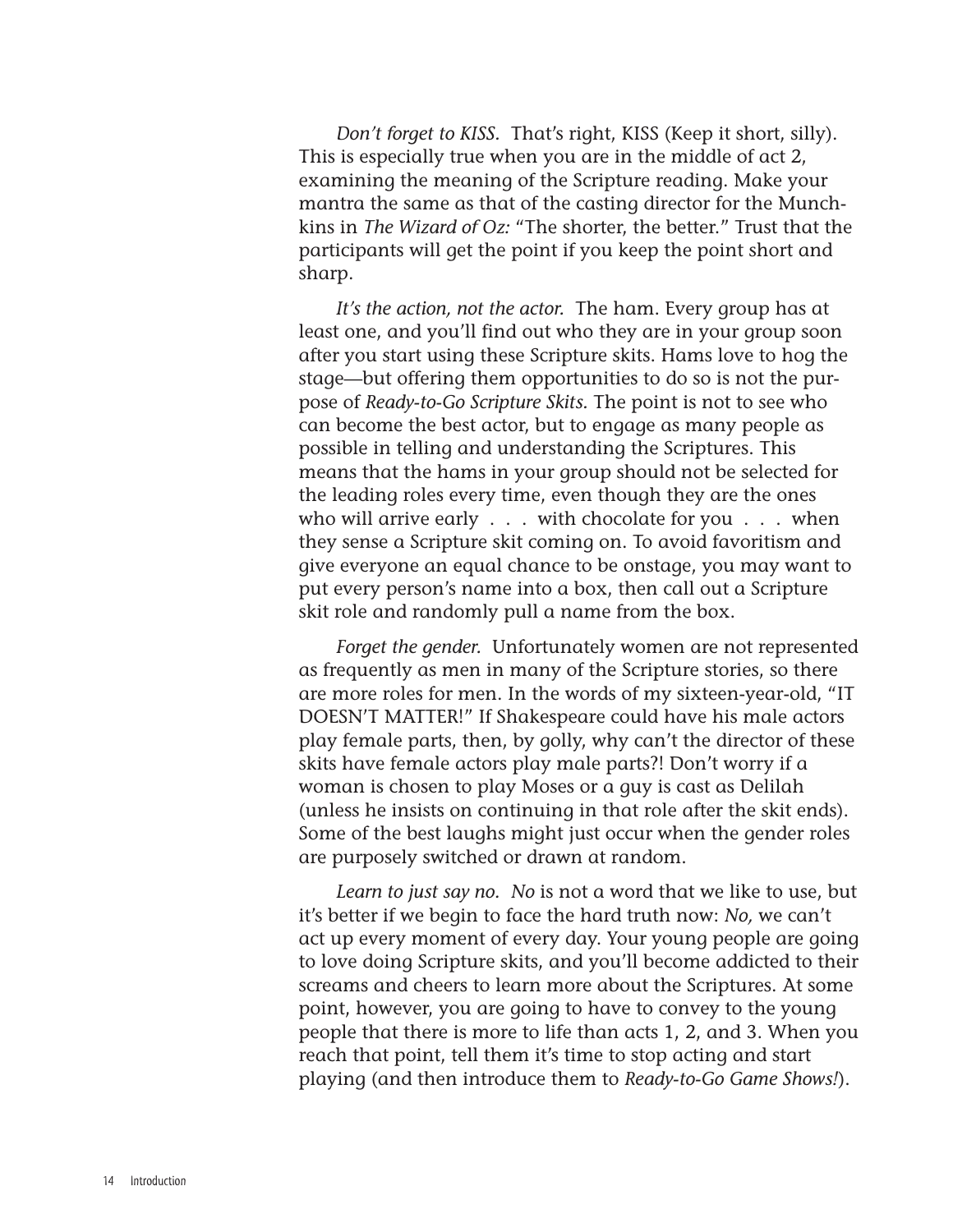*Create your own.* Once you have the gist of all this, why not get really creative and assign some other Scripture stories to small groups and lead them in creating their own Ready-to-Go Scripture skits? While some small groups are writing the scripts, have others use Bible commentaries to look up and summarize the important points of the Scripture story, creating a few questions that will invite the whole group to reflect on how the story applies to their lives. Then take turns presenting the skits to the large group over the course of several weeks. Not only will your young people learn 3 trillion percent more this way, you may just inspire someone to become the Cecil B. DeMille of the twenty-first century!

### Consider the Possibilities

There are ten sessions in *Ready-to-Go Scripture Skits,* each highlighting a different Scripture story and focusing on one or more themes that you can connect with the young people's lives today. Besides using these Scripture skits as sessions unto themselves, think about using them in one or more of the following settings:

*Retreats and lock-ins.* What's a retreat without an opportunity to act out? Use *Ready-to-Go Scripture Skits* as a creative way to spice up your next retreat or lock-in, and as a strategy for introducing a talk or activity on a theme such as forgiveness, radical faith, or giftedness.

*Prayer services.* If you want to really pray the message of the reading, use acts 1 and 2 of a Scripture skit to get the group's attention and focus it on the meaning of the Scripture passage. That way, you've got the reading and the sermon all rolled up in a user-friendly experience that will focus the young people powerfully and attentively on prayer.

*Parent-teen events.* Want to get put on your teens' electronic buddy lists? Then make their parents star in a Ready-to-Go Scripture skit! That's a terrific generation breaker, allowing youth and adults alike to laugh and learn at the same time. There's nothing that breaks down those generational walls quicker than giving teens the chance to watch a parent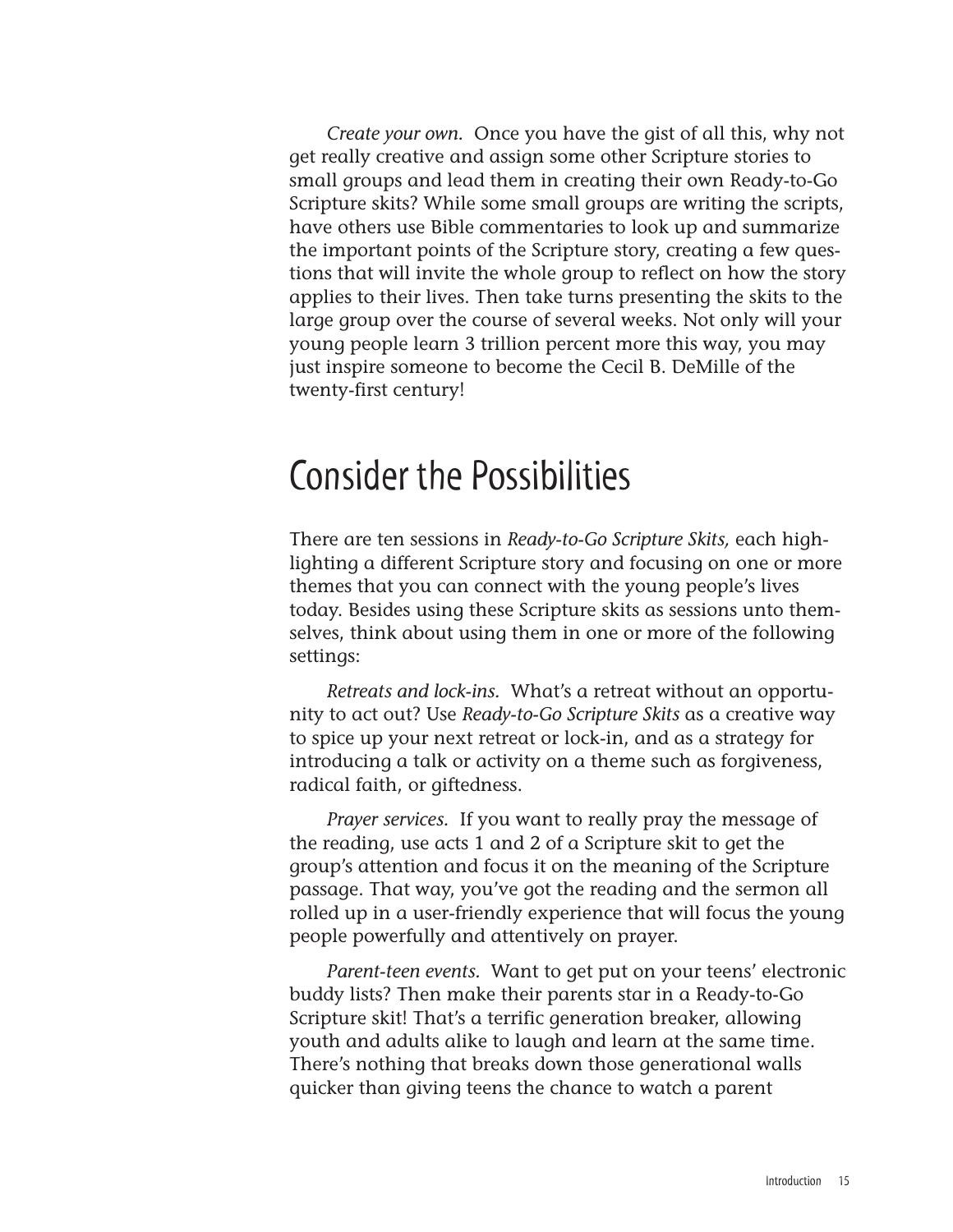impersonate the devil as Elvis Presley or play the star role of the pig in the story of the prodigal son.

*Catechist and volunteer training.* The best way to show those who teach our young people another way to teach is to, well . . . *show them!* Why not begin your next training session or youth advisory board meeting with one of these skits, and give your youth ministry leaders a firsthand experience of how learning is not only fun but an outrageous act of faith!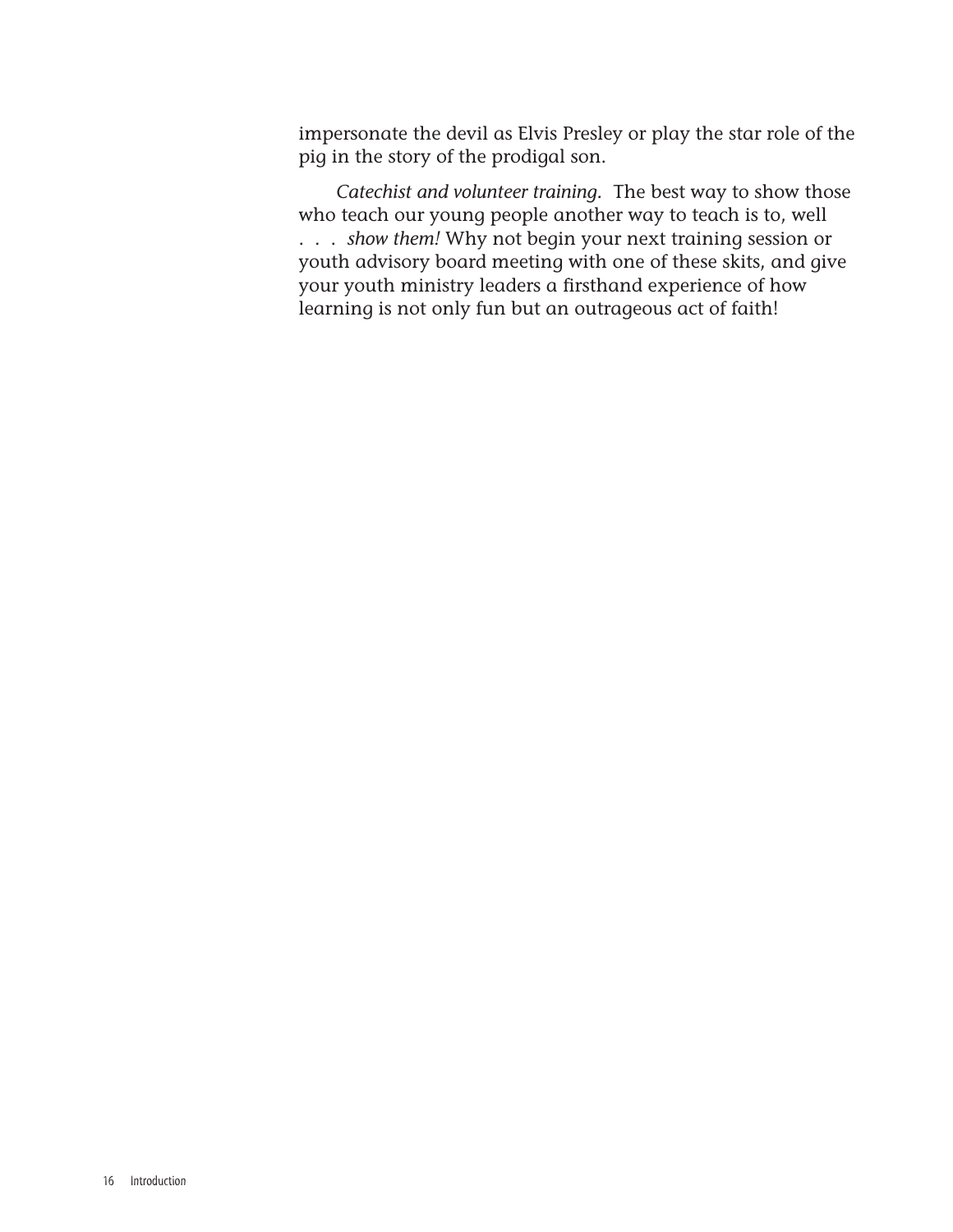

### Synopsis

This Scripture story invites the audience to consider the extreme risk of faith, the nature of sacrifice, and God's promise to give us fullness of life if we dare to take a risk and follow him.



#### **Cast (11–12 people)**

- Abraham
- God
- □ Isaac
- $\Box$  an altar (two or three people)
- $\Box$  a messenger
- □ a ram
- $\Box$  two thickets
- $\Box$  two able-bodied servants (see director's note)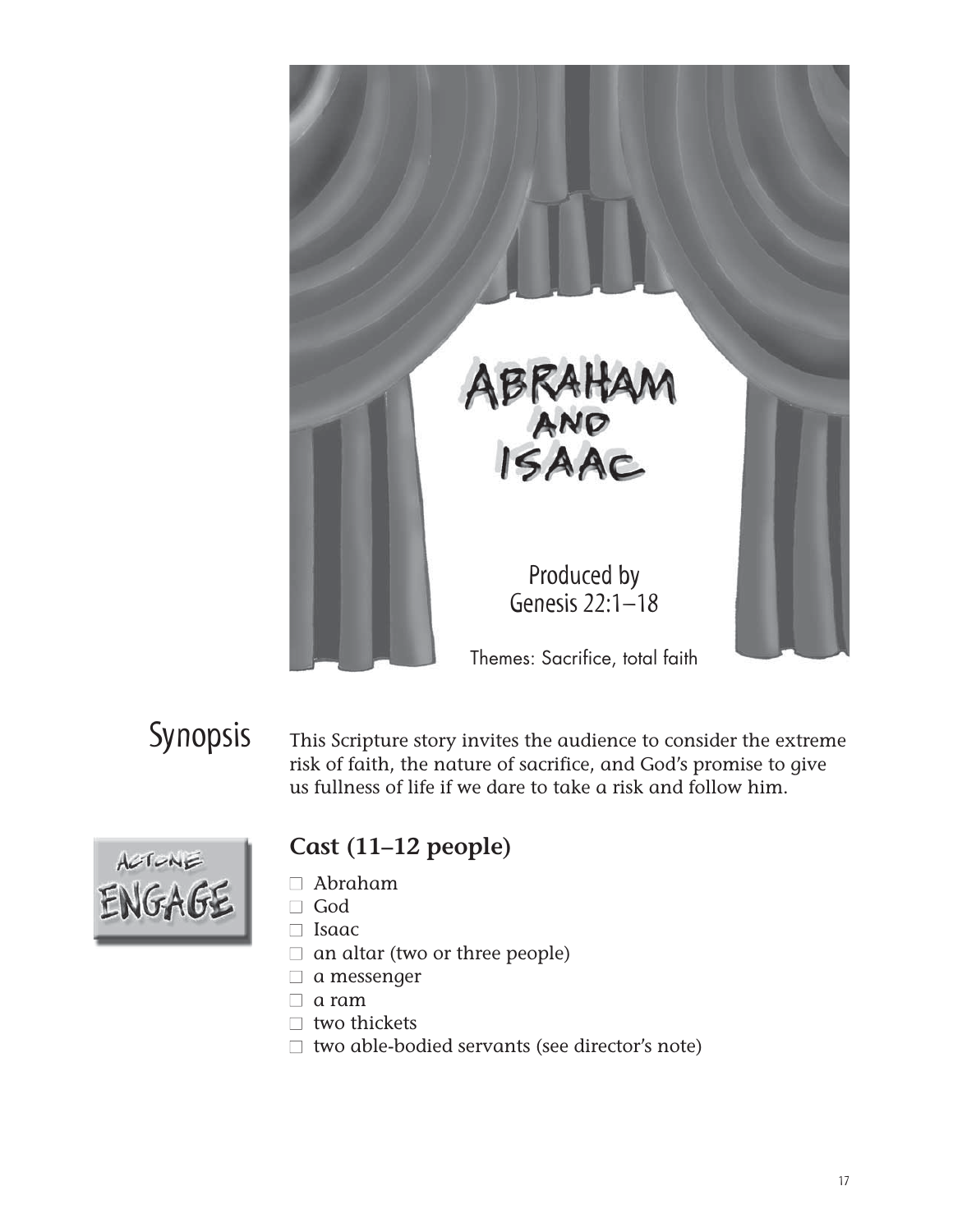

The two able-bodied servants will be recruited from the audience during the skit. This should *not* be announced beforehand.

**If this is the first skit the group has done . . .** Explain that the characters selected are to do *exactly* what they hear the director read and are to be sure to face the audience during the performance. You should pause at each ellipsis  $( \ldots )$  to give the characters time to do what you just read. When you come across a cue card, hold the book in front of the character who must read it, and point to the box containing the lines while emphasizing the voice in which it is to be read. Take your time and let the laughs roll!

Every time the name Isaac is read, Abraham must jump up and down. Be sure to wait for Abraham to do that before continuing with the story.

#### **Skit**

One day, as Abraham was outside attempting to stand on his head, . . . he heard a voice that sounded like the Godfather's say: . . .



#### **Cue: God**

Abraham, get off the ground, find your son, your only son— The one for whom you jump up and down and shout " Hallelujah" every time you Hear his name spoken. The one named Isaac! . . . Yes, Isaac! . . . I want you to offer him to me as a sacrifice.

Abe was a little distressed. . . . Okay, incredibly distressed. He looked defeated, . . . felt dejected, . . . and became delirious with grief. . . . But Abe loved God . . . and went to get his son, his only son, Isaac. . . . Abe found Isaac . . . as the boy was attempting a cartwheel. . . . Abe told Isaac . . . to pack his bags because they were going on a father-son outing, . . . and reminded him to bring a knife  $\ldots$   $-$  no, not that one, the BIG knife! . . .